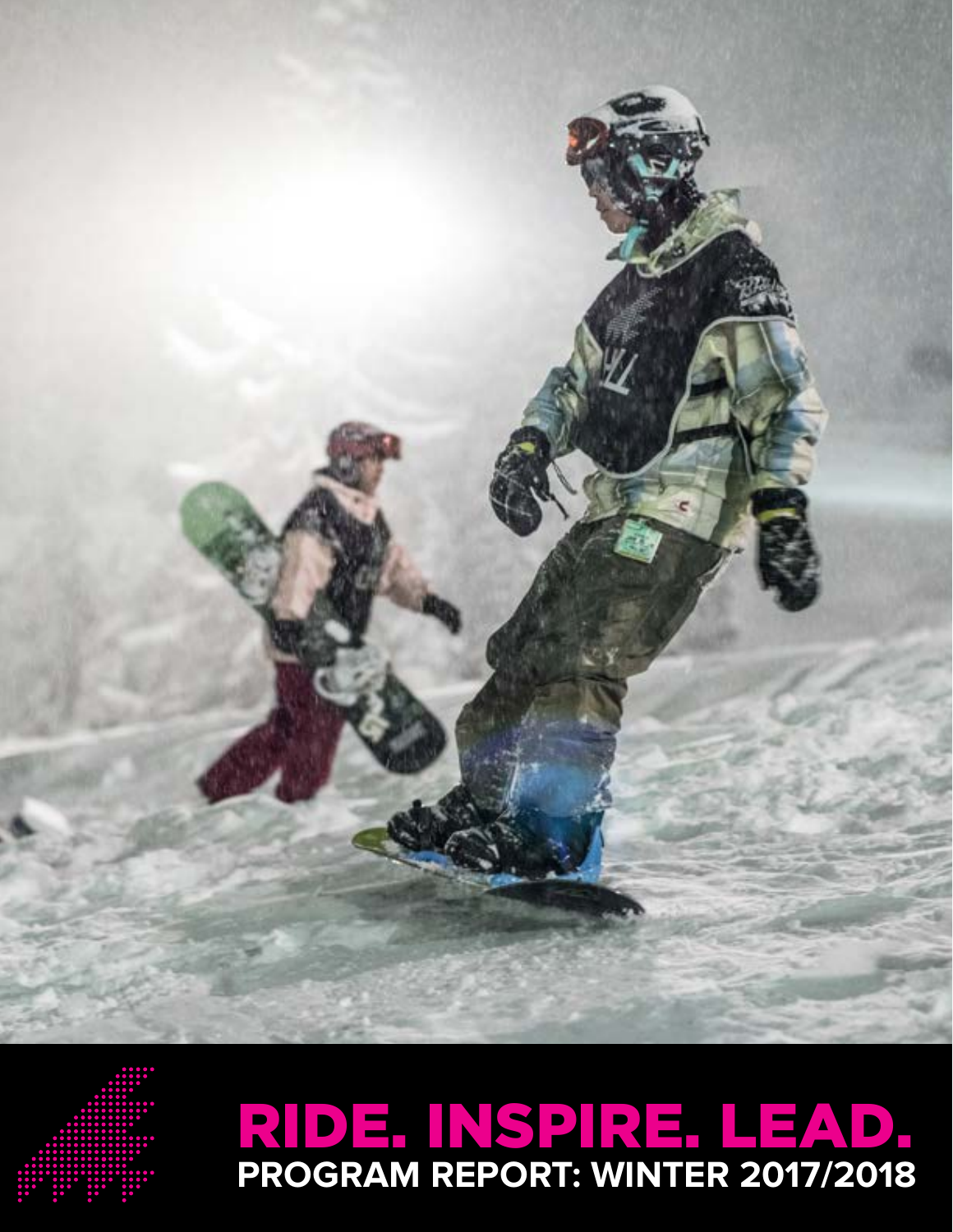### **winter at a glance**

Have you witnessed the second a youth's life changes for the better? I frequently see that spark, that lightning bolt, when I attend Chill programs. It's never been as obvious as it was at one program I attended this winter.

It was Week 4 of the Stowe program, and we decided to bring a group of six youth up to a higher chair lift. It was a group comprised of both girls and boys, from three different agencies. They were really excited to face more challenging terrain and the chaperones and volunteers were eager to see how the youth would respond to the challenge. I led the first run down, taking it slow, pointing out obstacles and showing everyone options for future runs. The whole group did well and hearing their encouragement and stoke for each other had all of the adults smiling. The instant we got down they were begging to get on the lift again.

For the next run we gathered the group at the top and I asked who wanted to lead us down. The youth stared at the snow until the quietest female spoke up saying she'll take the lead. I said great, keep the crew together and choose a run that would work for everyone's abilities. She nodded, ensured the crew was ready to go, and she took off down the hill. At each juncture she'd stop, check in with everyone and then ride.

She and I got to the bottom first and I immediately went over to her and said, "You're a born leader. Amazing job choosing a great run and keeping the crew together." Grinning ear to ear she responded, "Thanks for giving me an opportunity to lead. That felt amazing. I knew I could do it!" When the rest of the crew joined us they all came over and fist-bumped her and echoed what I had said. In the lodge after program I heard her say on the phone with her guardian, "You'll never believe what I was trusted to do today. I was a leader!"

For the rest of the session the youth took turns leading the crew, gradually choosing more challenging terrain but never pushing the group too far. Every youth walked a little bit taller and smiled a lot more after program. I can say without a doubt that the youth, and the adults, won't forget this day of riding for a long time.

Thank you for your support and interest in Chill's work.

Alex Bornstein, Executive Director The Chill Foundation

#### **Thank you to our host mountains for the winter 2017/2018 season:**

**Baltimore, MD & DC:** Liberty Mountain Resort

**Boston, MA:** Wachusett Mountain Resort McIntyre Ski Area (New)

**Burlington, VT:** Bolton Valley Resort Stowe Mountain Resort Sugarbush Resort

**Chicago:**  Grand Geneva Resort **Denver:**  Loveland Ski Area

**New York City, NY:** Mountain Creek

**Portland, OR:** Mt. Hood Meadows

**Reno, NV:**  Boreal Mountain Resort/ Woodward Tahoe (New)

**Salt Lake City:**  Brighton Ski Resort Powder Mountain Resort (New)

**Seattle, WA:** Stevens Pass

**Toronto, ON:** Snow Valley Ski Area

**Vancouver, BC:** Cypress Mountain Resort Whistler Blackcomb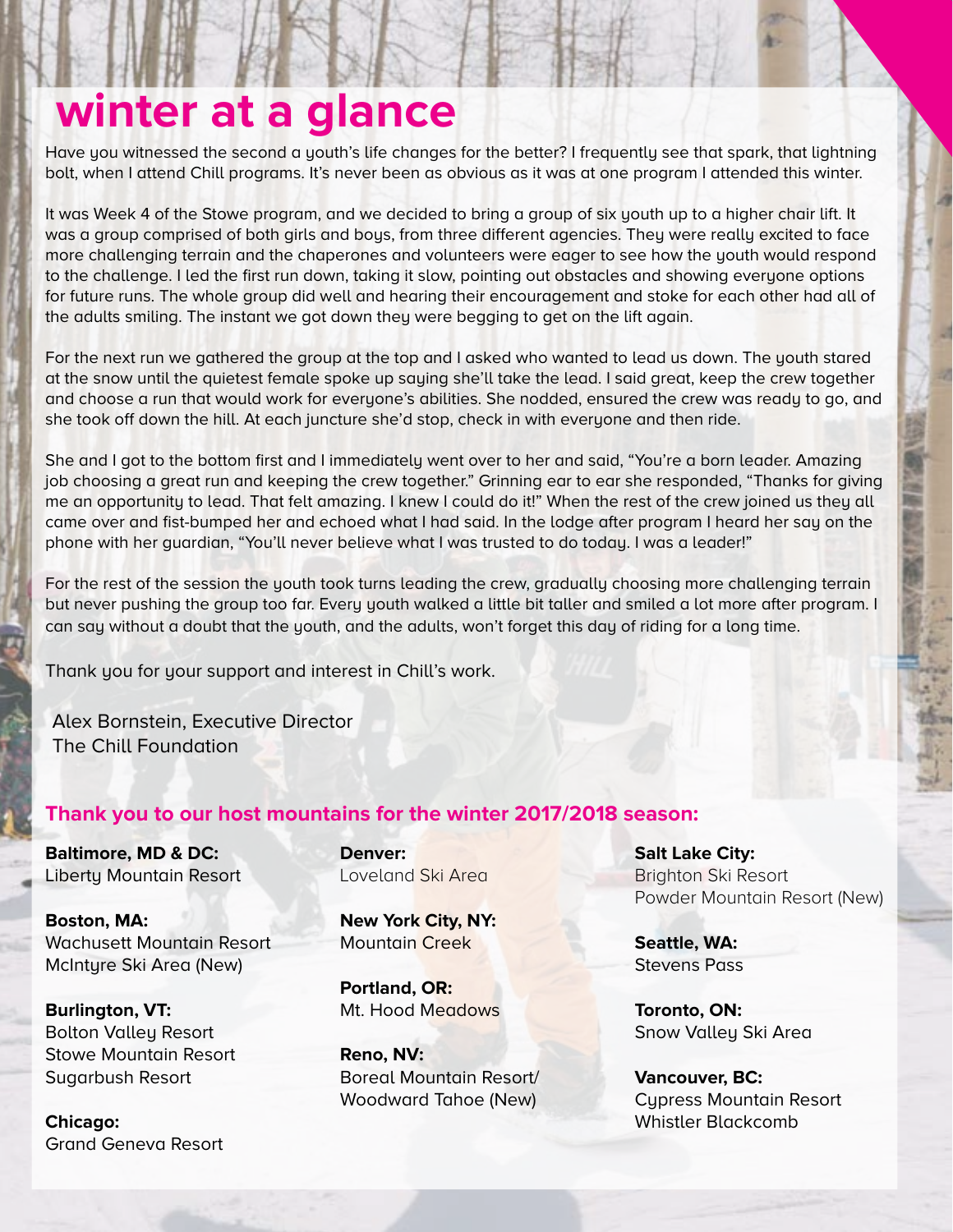## **by the numbers**

Chill is committed to collecting, analyzing, and reporting data on youth outcomes and Chill program effectiveness. Data is collected through the Chaperone Survey, Chill Quality Assessment (CQA), and the Outcomes Based Evaluation (OBE) survey. Here is a look at Chill's 2018 winter programs by the numbers.

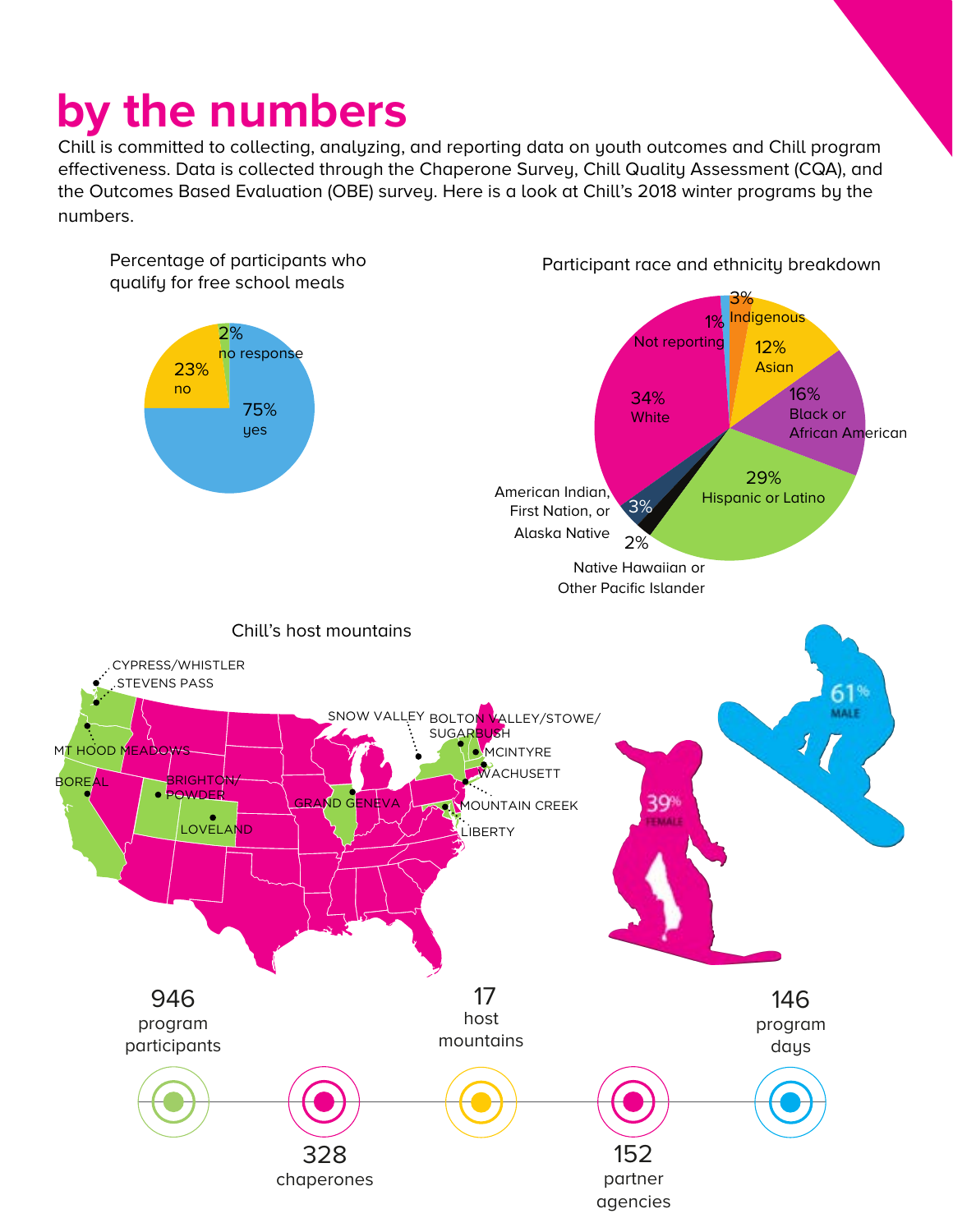

increase in number of program days



# **11%**

m

increase in total participants

**20%** 

increase in number of agencies served





increase in number of chaperones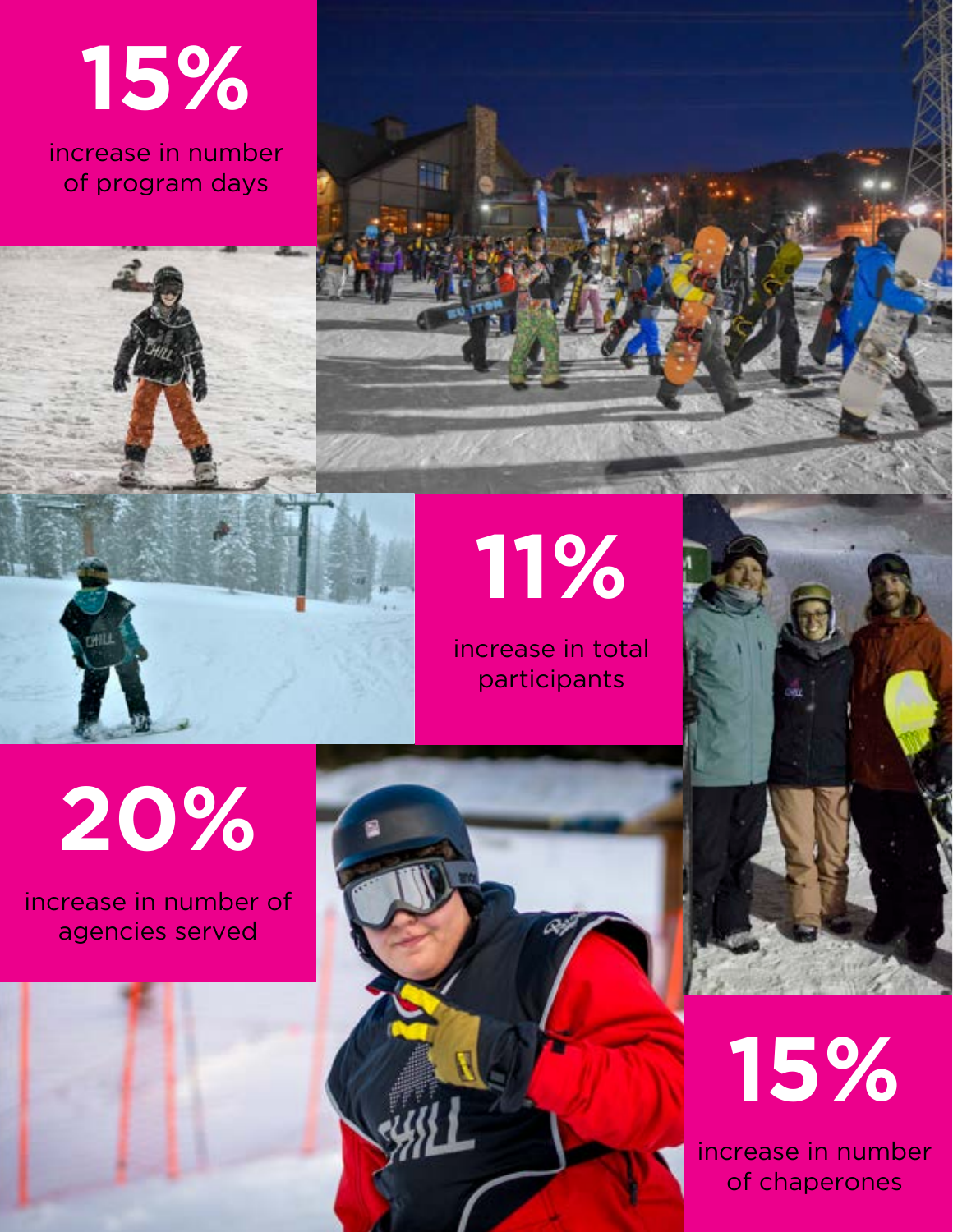## **impact**

#### **OUTCOMES BASED EVALUATION (OBE)**

Chill's programming is based on a positive youth development (PYD) approach that is strengths-based and prepares youth to understand and promote their own positive development. Chill focuses on drawing out a youth's potential, rather than correcting or treating behaviors, providing physically and mentally challenging activities that result in immediate positive outcomes, while contributing long-term to the effectiveness of the youth's various support systems.

The OBE survey is administered to Chill youth participants during the final program week. It has been designed to lead youth to reflect on their time with Chill and to gauge the short-term effectiveness of Chill's program, including the individual youth's understanding of Chill's six themes and the perceived impact those themes will have on the youth's future. The following percentages reflect the positive growth felt by Chill participants, as reported by answering the questions from the OBE survey. The percentages below are a comparison of winter 2017 to winter 2018.



"Seeing kids progress over the course of 6 weeks is the best part. When kids go from "I can't" to "yes, I did it!", it's awesome to witness, knowing that you had some little part in that confidence building endeavor."

#### **- JJ, Chill Burlington Volunteer**

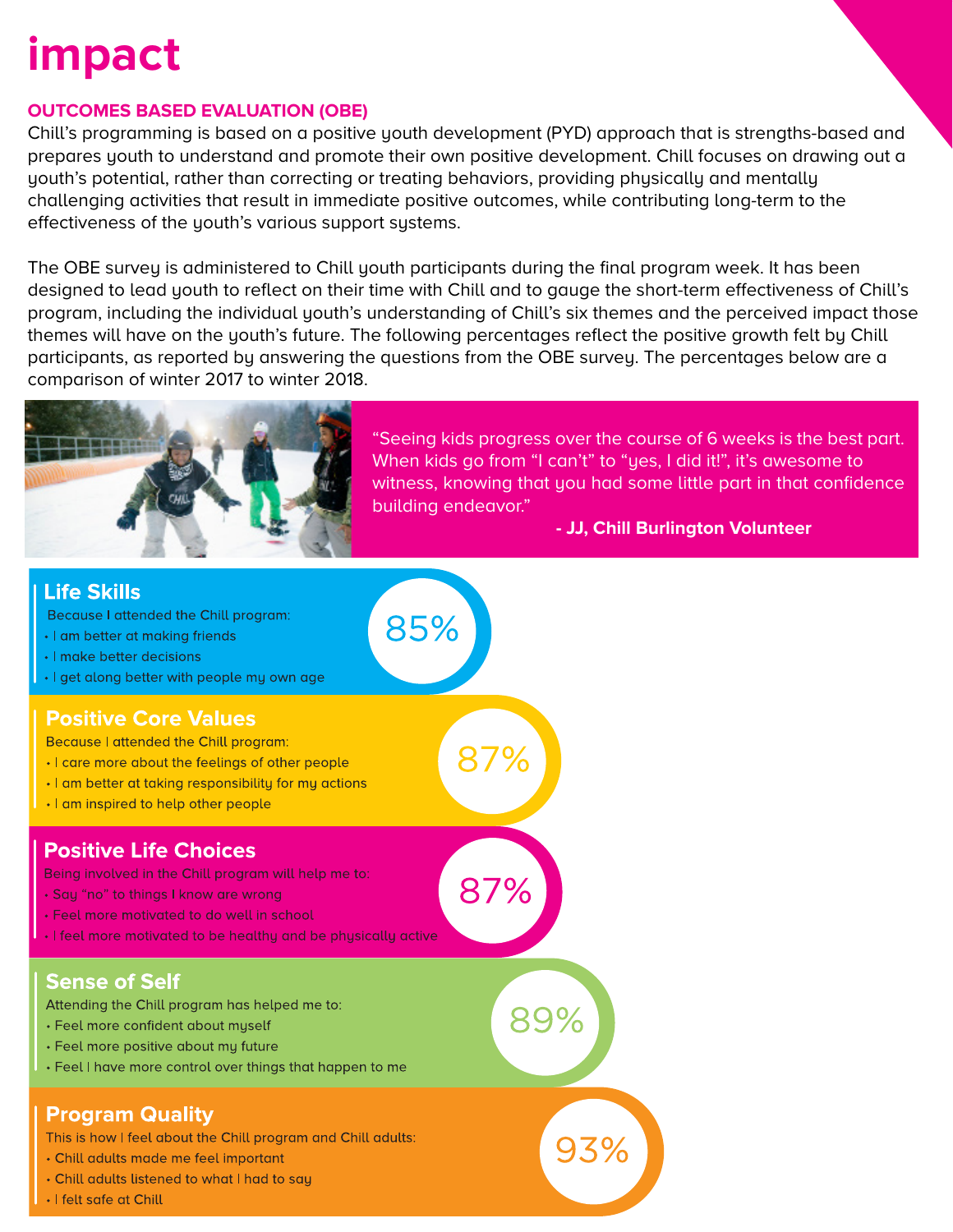## **impact**

#### **CHAPERONE SURVEY**

All agency partners provide chaperones that accompany their participants to Chill programs. Chaperones are integral to ensuring Chill participants enjoy the best possible Chill experience. The Chaperone Survey is administered to all chaperones post-program to gain their unique perspective on Chill's impact on their specific participants. Our winter programs showed growth in all areas, including the number of chaperones, with an increase of 15 percent.



"We are there to cheerlead, motivate, guide, create a positive experience, and encourage personal growth in the kids. It's the perfect opportunity to really make connections with the youth and have this great impact while removing the risks of working with kids that could have a wide range of troubles.."

**- Briana, Chill Burlington Volunteer** 

As a result of participating in Chill, the youth we work with have demonstrated: